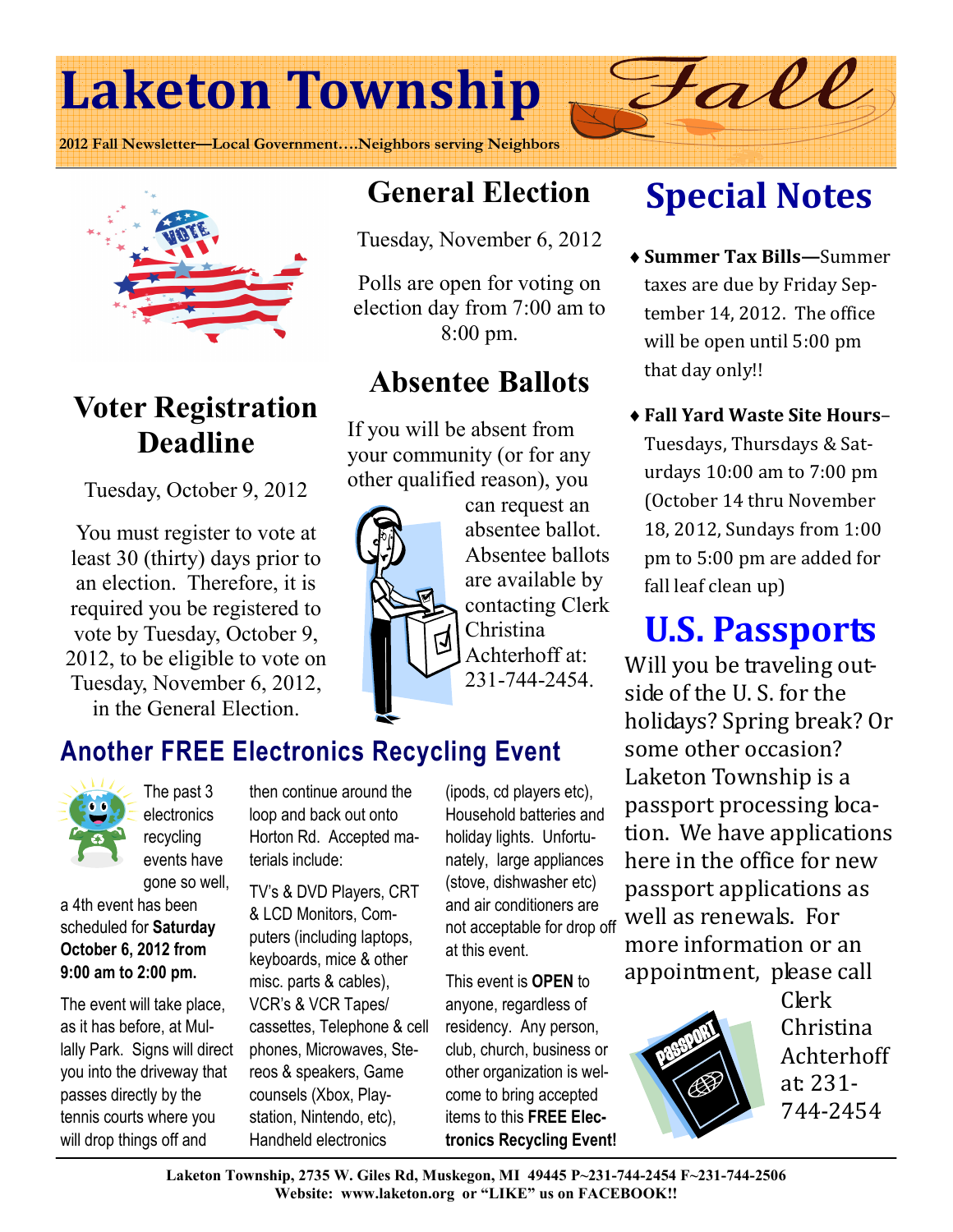

### PUBLIC SAFETY MILLAGE RENEWAL REQUEST TO MAINTAIN POLICE & FIRE SERVICES

Laketon Township will be asking voters to approve a public safety millage renewal at the election being held on November 6, 2012. This public safety millage was originally approved by voters in 2004 (for 2 mills) and renewed in 2009 (for 1.9570 mills) and is scheduled to expire in 2013, which is why the voters are being asked to approve a millage renewal request. Laketon Township is asking for a renewal of 1.9570 mills for the years of 2014 through and including 2018. The funds collected through this millage pay for police and fire services and fire hydrant rental fees, which are vitally important to this community.

Police Services: Laketon Township participates in the Muskegon County Partnership in Neighborhood Safety, also known as the PINS program. Participation in this program gives Laketon Township one (1) deputy dedicated specifically to patrol Laketon Township. This extra deputy is on patrol for 12 hours per shift and works a rotating schedule. By having this extra patrol car dedicated specifically to Laketon Township, there is a police presence close by and able to respond quickly to all types of calls, including traffic accidents, burglaries, vandalism etc. The deputy watches area roads for speeding traffic including the school zone on West Giles Rd in front of Reeths Puffer Middle School and Central Elementary. In addition, the deputy can perform "Property Checks". If you are planning to be out of town, you can fill out a brief form at the Laketon Township Hall and the deputy will periodically check on your home and watch for, report or investigate any suspicious activity.

Fire Services: Laketon Township contracts with Muskegon Charter Township Fire Department for fires services. This is the most cost effective way to provide the services of a fire department to the property owners and residents of Laketon Township. Muskegon Charter Township Fire Department currently holds an excellent Insurance Services Organization rating. Their rating is a Class 5, which covers anything within 5 road miles of a fire station, which includes the majority of Laketon Township. The ISO class rating is important to homeowners as it is one of the factors insurance companies use in determining homeowner's insurance rates. Generally speaking, the better the ISO rating, the lower the homeowner's insurance premiums should be. In addition to structure/home fires, the Muskegon Charter Township Fire Department responds to wildfires (such as the ones that occurred in the Muskegon State Park in the summers of 2012 & 2011), traffic accidents and medical emergencies.

Fire Hydrant Rental Fees: There are 178 fire hydrants within Laketon Township where there are municipal water lines. The water system does not belong Laketon Township, but to Muskegon County. Muskegon County charges Laketon Township annual rental fees for these fire hydrants. The fire hydrants are important for quick access to water in the event of fire. This benefits not only the homes immediately adjacent to the fire hydrants, but to all Laketon Township homes as the fire trucks then have various water sources to draw from when the need to fight a fire arises.

Everyone hopes to never have the need for emergency services, but emergency situations can happen, and usually when they are least expected. In those emergency situations, police and fire personnel are there to provide critical and essential services needed for the safety and security of our families, our friends and our neighbors, as well as our homes and property.

### Public Safety Millage RENEWAL Request Please, remember to VOTE on Tuesday November 6, 2012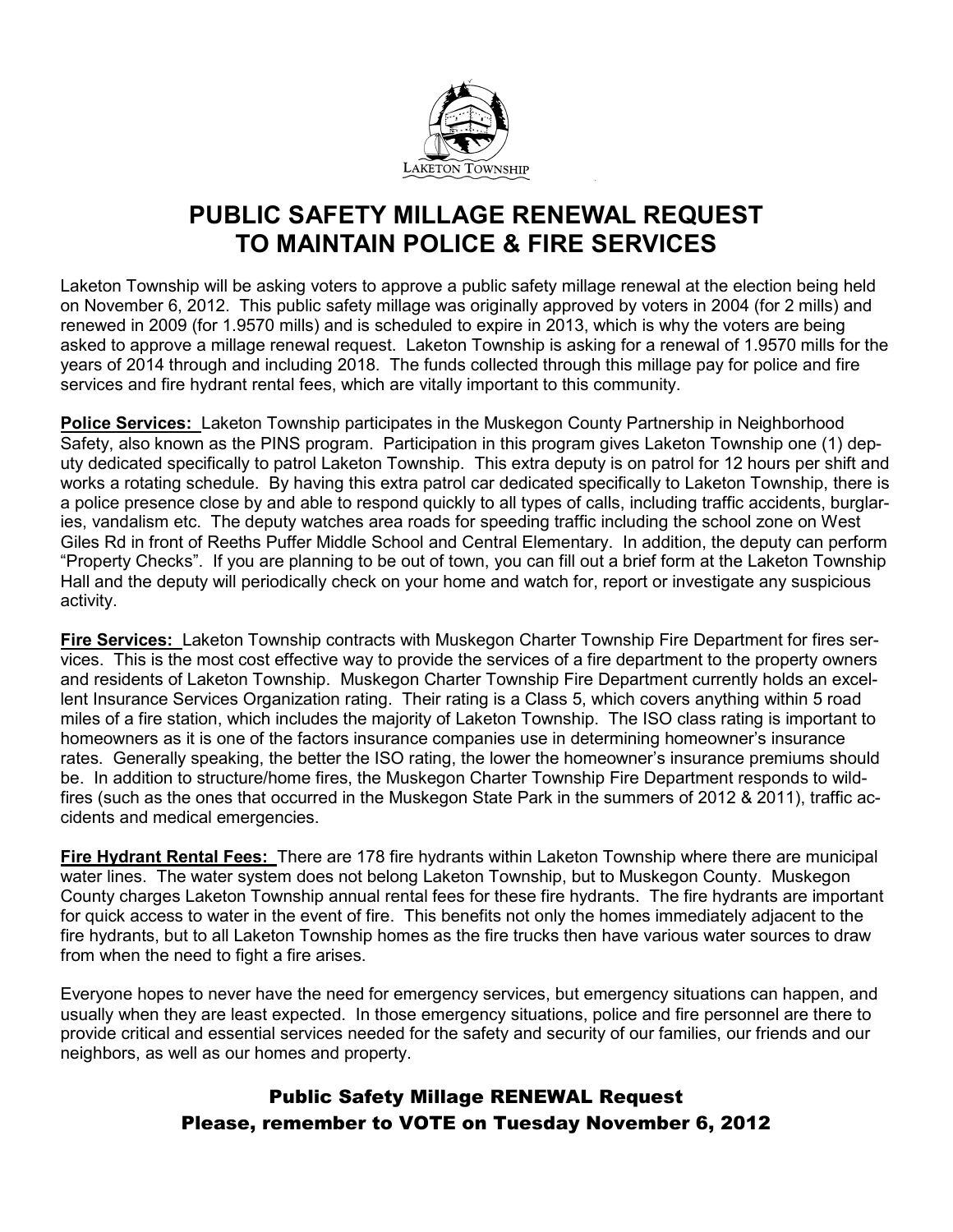### Carbon Monoxide: A Silent Killer

High levels of carbon monoxide can kill a person in just minutes! You can't see or smell carbon monoxide.

Carbon monoxide is called the silent killer because it is an invisible, odorless, colorless gas that is created by the incomplete burning of fuels like wood, coal, natural gas, propane, gasoline etc.

According to the Environmental Protection Agency (EPA) hundreds of people die accidentally every year from carbon monoxide (CO) poisoning as a result of improperly used, improperly installed or malfunctioning appliances, like household furnaces, water heaters, space heaters,

stoves, ovens etc. The EPA notes that even more people die from CO poisoning as a result of CO produced by idling automobiles. Prevention is the key—protect yourself and your family by following the EPA tips that follow

- Have all fuel burning appliances, like oil & gas burning furnaces or water heaters, gas or kerosene heaters, fireplaces and wood stoves inspected by a trained professional prior to the heating season every year.
- Install audible CO detectors; in homes & place them outside of each sleeping area.
- Never use a charcoal grill, hi-

bachi or generator in an enclosed area, like a garage. Even if the door is open, the CO may not be properly ventilated.

- Do not idle a car inside a garage.
- Before using a fireplace, make sure the flue is open for proper ventilation.

For more information on Carbon Monoxide and Indoor Air Quality, go to the EPA's website:

http://www.epa.gov/iaq/co.html

If you suspect or experience a carbon monoxide poisoning emergency, call 911 for emergency assistance immediately.



Halloween will be here before we know it. Here in Laketon Township, Halloween Trick-or-Treat activities have always taken place on the calendar day Halloween falls on, unless, the Muskegon County Sheriff's Department determines it should be held at some other designated time. Therefore, this year, Trick-or-Treat will be on Wednesday Oct. 31, 2012 from 6 –8 pm.

Here are a few safety tips to remember:

- Be sure a child's mask allows full visibility & breathing or consider face paint instead of a mask.
- Have children carry or wear something lit (flashlight, glow stick, etc).
- Avoid costumes that drag on the ground.
- Adults should plan the trick or treat route in advance & stick to it.
- Only trick or treat at homes that have the lights on.



### Halloween—Safety Tips | Home Security—What to do when you are out of town

According to the Michigan State Police, millions of dollars are lost each year due to a variety of crimes, including home invasion. The use of instinct, knowledge, common sense and awareness can make you and your home a tough target.

The State Police recommend the following steps to safeguard your home when you are away for any length of time.

- 1. Make your home appear occupied when you go out.
- 2. Leave lights on and the radio playing.
- 3. Keep your garage door closed and locked.
- 4. Use timing devices to turn inside lights on and off.
- 5. If you will be gone several days, arrange to have the mail and papers stopped or picked up.

The State Police also recommend the following with regard to "Key Sense".

- 1. Do not hide house keys in mail boxes, planters or under doormats.
- 2. Do not put personal identification on key rings.
- 3. Leave only your ignition key with mechanics or parking attendants.
- 4. If you lose the keys to your home or move into a new home, change the locks immediately.

Check out their website for additional safety tips:

http://www.michigan.gov/msp

Also, don't forget, Muskegon County Sheriff Deputies will check on your home when you are away — just stop in to Laketon Township Hall and fill out a brief form and leave it for the Deputy.